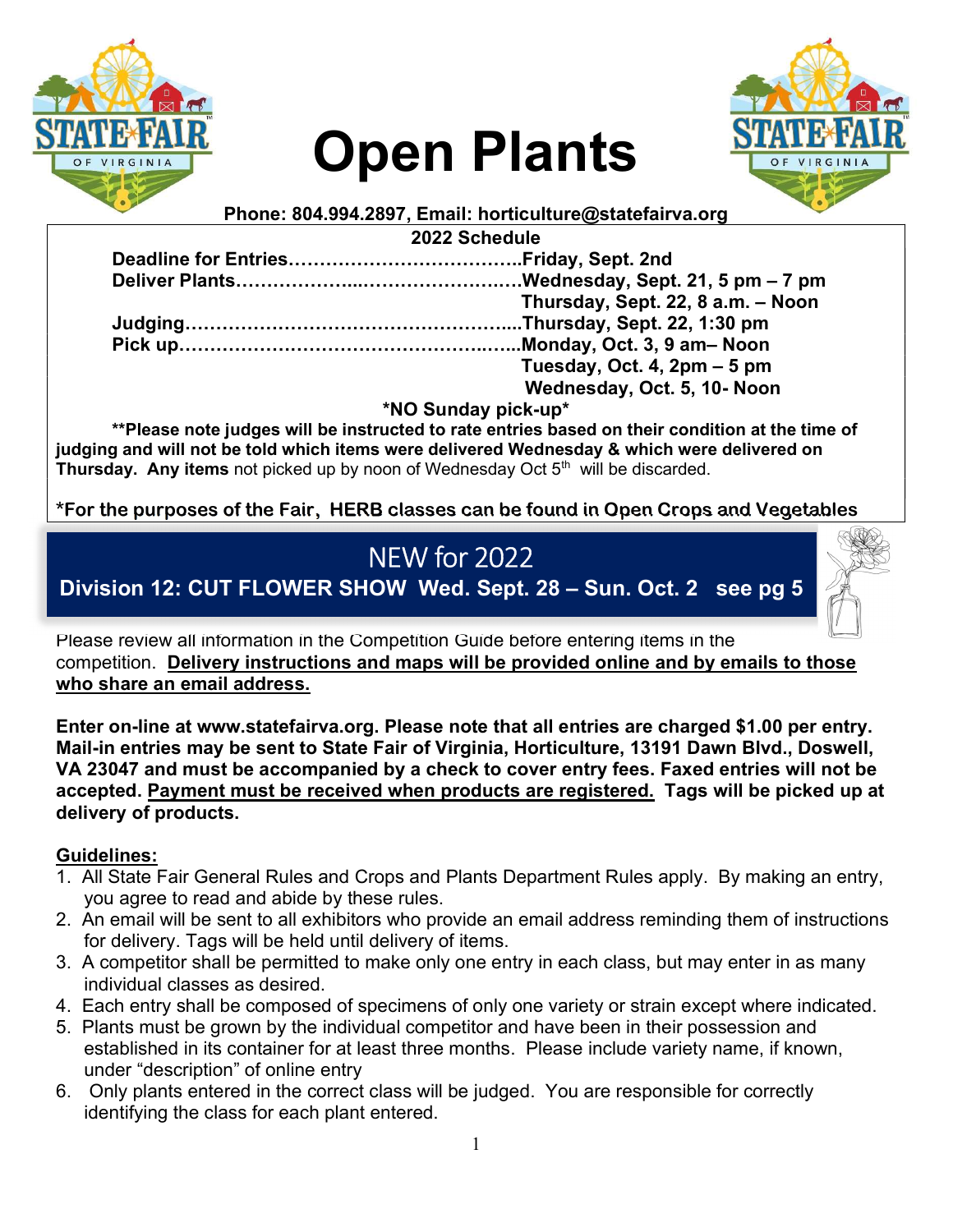- 7. Plant and container must NOT weigh more than 40 lbs. Containers used as hanging baskets MUST have sturdy hangers.
- 8. Plants identified as diseased, infested or in broken containers will not be judged or displayed.
- 9. Plants will be watered by State Fair staff during the Fair; otherwise, the State Fair assumes no responsibility for exhibited plants or plants not displayed.
- 10. The Fair assumes no responsibility in case of loss or damage to exhibits.
- 11. No plants may be removed until release time and must be checked out with Superintendent. Tag stubs (claim checks) must be presented before entries are released.
- 12. Prize-winning exhibits removed by the competitor prior to the official release time will forfeit monetary awards.
- 13. It is the competitor's responsibility to pick up or dispose of entries. After the last scheduled pickup time, all remaining products will be considered abandoned and the Fair will in no way be responsible for them.

#### All entries are subject to spraying with fire retardant, as required by the Fire Marshall.

| \$50 Sweepstakes Award for the Winner of the Most Blue Ribbons<br>in the Open Plants Competition! |      |     |       |  |
|---------------------------------------------------------------------------------------------------|------|-----|-------|--|
| <b>Awards</b>                                                                                     | 1st. | 2nd | - 3rd |  |
| <b>Each Class</b>                                                                                 | \$8  | \$5 | \$3   |  |

### Judging Criteria

Cultural Perfection ………………………………………………………………………………………........... 60 Plants should have vigorous, healthy appearance and form including foliage, flowers and/or fruit, which is characteristic of a well-grown plant. There should be no indication of pests or disease and have a good shade of color typical to the variety.

Grooming: ………………………………………………………………………………………………………….. 20 The entry should be clean and well groomed. No dried flowers, pollen, dirt, careless labeling, spray residue, spots, etc. Be aware of over grooming. Too much trimming may be penalized. A good rule of thumb is "taking nothing away… adding nothing" other than general grooming.

Distinction ………………………………………………………………………………………………………… 10

 when compared to other entries of its class the entry has one or more observable superior quality that sets it apart as a specimen.

Container …………………………………………………………………………………………………………… 10 There should be good balance between the sizes of plants and the container. The container should be full enough to prevent the appearance of leggedness or overcrowding. Plants should be well established in their container.

Total ............................................................................................100

#### Note: Some common names are listed for reference. The class may not be limited to just those listed.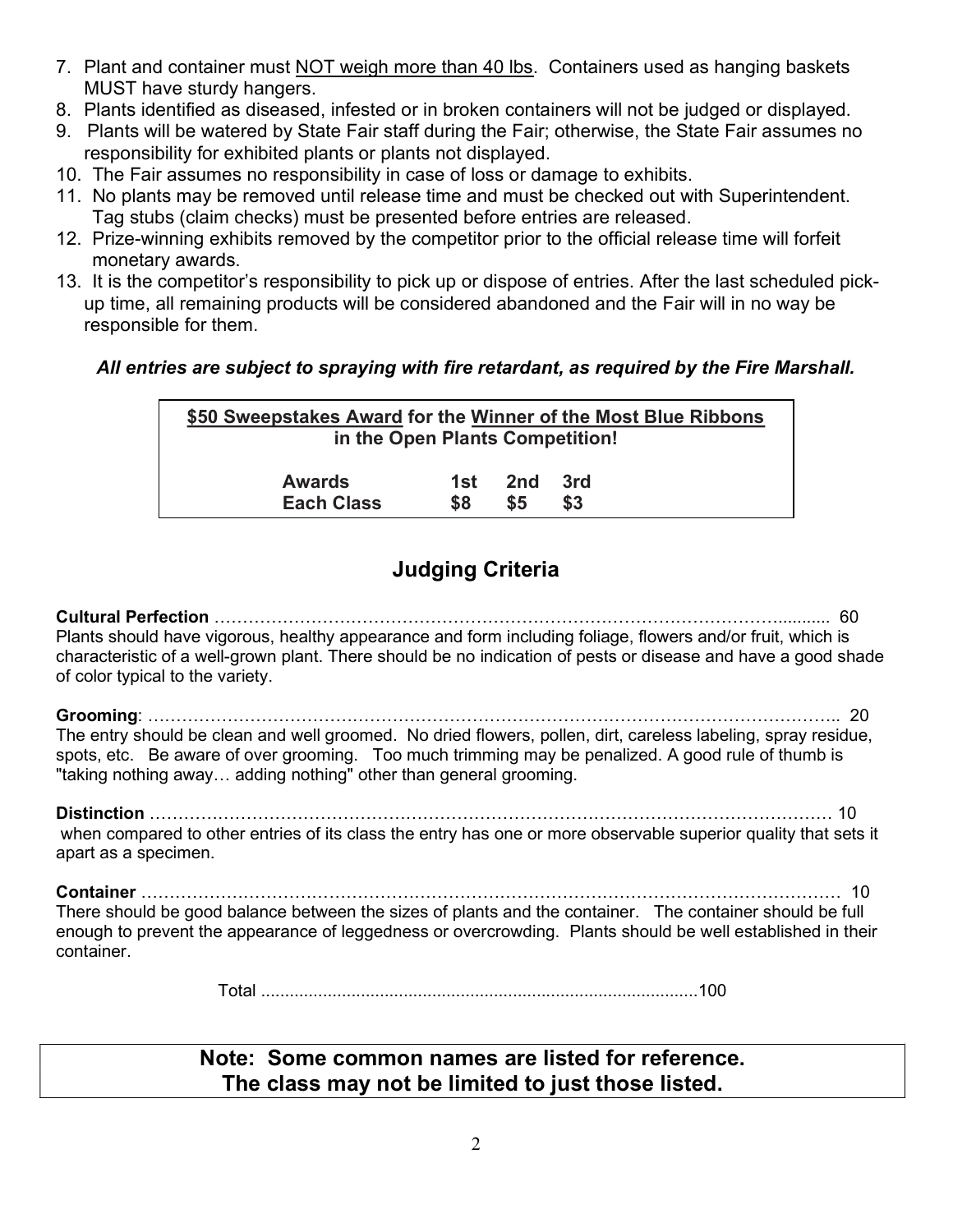#### Division 1: Dish Gardens & Terrariums

1001 - Dish Garden, grower's choice of plants

1002 - Terrarium, miniature plants

1003 - Terrarium, tropical plants

1004 - Fairy Garden – Garden must contain live plants and be no larger than 18 in. x 18 in.

#### Division 2: Succulents & Cacti

2002 - Agave (Century Plant)

- 2003 Aloe (barbadensis and other varieties)
- 2004 Astrophytum (Sand Dollar Cactus, Sea Urchin Cactus, Star Cactus)
- 2005 Cereus, or any genus ending in ~cereus & Epiphylumm Orchid Cactus
- 2006 Crassula (including Jade Plant)
- 2008 Cactus (with spines; i.e. Echinopsis, Echinocactus, Lobivia, Notocactus, etc.)
- 2009 Euphorbia
- 2011 Gasteria and Haworthia (Ox Tongue, Cow Tongue)
- 2012 Gymnocalcycium (Cactus, Spider Cactus)
- 2013 Kalanchoe
- 2014 Mesembryanthemum (Prickly Pear, Tulip Prickly Pear, Dessert Prickly Pear)
- 2016 Rebutia or Sulcorebutia
- 2017 Sanservia (Snake Plant)
- 2018 Schlumbergia or Sygocactus (Thanksgiving or Christmas)
- 2019 Stapelia (Carrior flower)
- 2020 Succulent not listed (no true cacti)

#### Division 3: African Violet & other Gesneriads

- 3001 Saintpaulia (African Violet) single blooms
- 3002 Saintpaulia (African Violet) double blooms
- 3007 Any variety of Gesneriad not listed

#### Division 4: Begonias

4001 - Begonia sempeflorens in bloom (common begonia)

- 4003 Begonia, angel wing variety
- 4004 Begonia, rex
- 4006 Begonia, not listed

#### Division 5: Bromeliads

5010 - Bromeliad, any variety

5011 - Bromelida, collection in container, any varieties

#### Division 6: Orchids

- 6001 Orchid in bloom Cattylea,
- 6002 Orchid in bloom Paphiopedilum
- 6003 Orchid in bloom Vanda
- 6004 Orchid in bloom Phaleonopsis
- 6005 Orchid in bloom Oncidium
- 6006 Orchid in bloom Cymbidium
- 6007 Orchid in bloom Dendrobium
- 6008 Orchid in bloom any variety not listed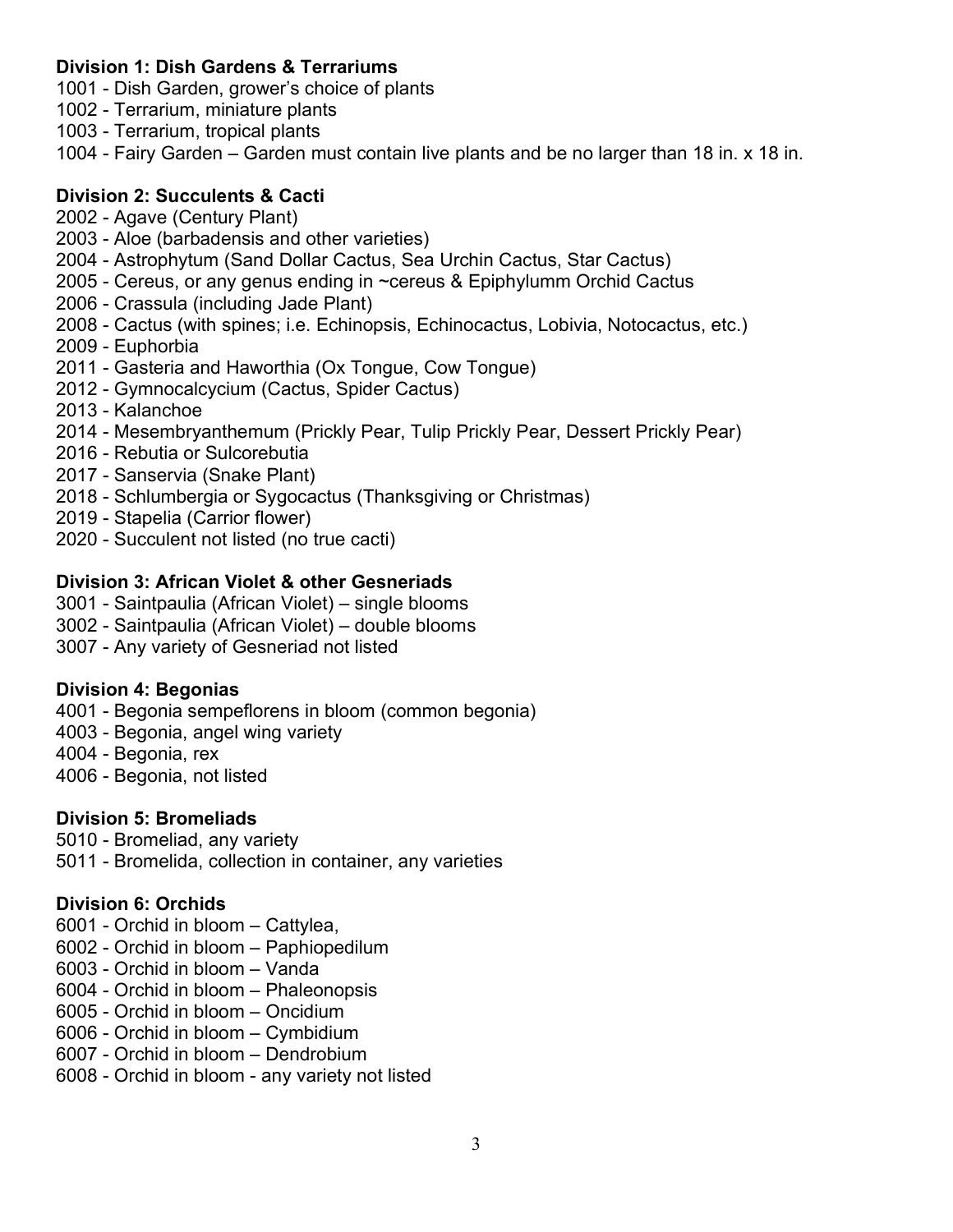#### Division 7: Ferns

7001 - Footed (Bear's Foot, Rabbit's Foot, Squirrel's Foot, etc.)

- 7002 Bird Nest (Asplenium)
- 7003 Maidenhair (Adiantum)
- 7004 Boston (Nephrolepis exaltada)
- 7006 Fern, any named variety not listed

#### Division 8: Miscellaneous

- 8001 Ficus (Weeping Fig)
- 8002 Spathiphyllum (Peace Lily)
- 8003 Schefflera (Dwarf Umbrella Tree)
- 8004 Palm, true
- 8005 Dracaena (Ti, Cordyline, etc.) (Dragon Tree, Cabbage Palm, Good Luck Plant)
- 8006 Philodendron or Monstera (not including Pothos or Devil's Ivy)
- 8007 Aroids (including Anthuriums, Alocasisas, etc not listed separately)
- 8008 Calathea, Maranta, Ctenanthe (prayer plants)
- 8009 Aglaonema or Dieffenbachia (Chinese Evergreen, Pewter Plant)
- 8011 Pilea (Aluminum Plant, Friendship Plant, Artillery Fern, etc)
- 8012 Peperomia (Pepper Elder, Silver Brush, Slate Pencil Plant, Rat-ear Plant)
- 8013 Sultana (Impatiens) in bloom
- 8014 Coleus
- 8015 Ponytail Palm (Beaucarnea)
- 8017 Ornamental Pepper (1 plant/pot)
- 8018 Asparagus Fern (not hanging)
- 8019 Carnivorous plant (not collected)
- 8020 Mounted plant (not listed separately)
- 8021 Flowering plant not listed excluding cannabis- (must be in flower)
- 8022 Foliage plant not listed excluding cannabis- (not in flower)

8024 - Any other potted plant not listed excluding cannabis-(single variety in container – ornamental, NOT herb)

#### Division 9: Hanging Basket

- 9001 Fern (any variety)
- 9003 Swedish Ivy (Platycerium)
- 9004 Spider or Airplane plant (Chlorophytum)
- 9007 (Tradescantia)
- 9009 Flowering plant not listed (must be in bloom)
- 9010 Foliage plant not listed
- 9011 Container, mixed with more than one type of plant

#### Division 11: SPECIAL CONTAINERS

Judging will be based upon quality, quantity, variety, and general appearance of the exhibit.

#### Be creative!!!

1101.Steppin Out – Kick up your heels and fill an old shoe or boot with dirt and live plants to create a fun and functional planter!

1102.Reuse and Repurpose – Use your imagination and use something old as new repurposed planter containing a variety of plants- (3 or more).

(container should be structurally sound and entire entry no larger than 18" x 18" x 2' and under 30 pounds)